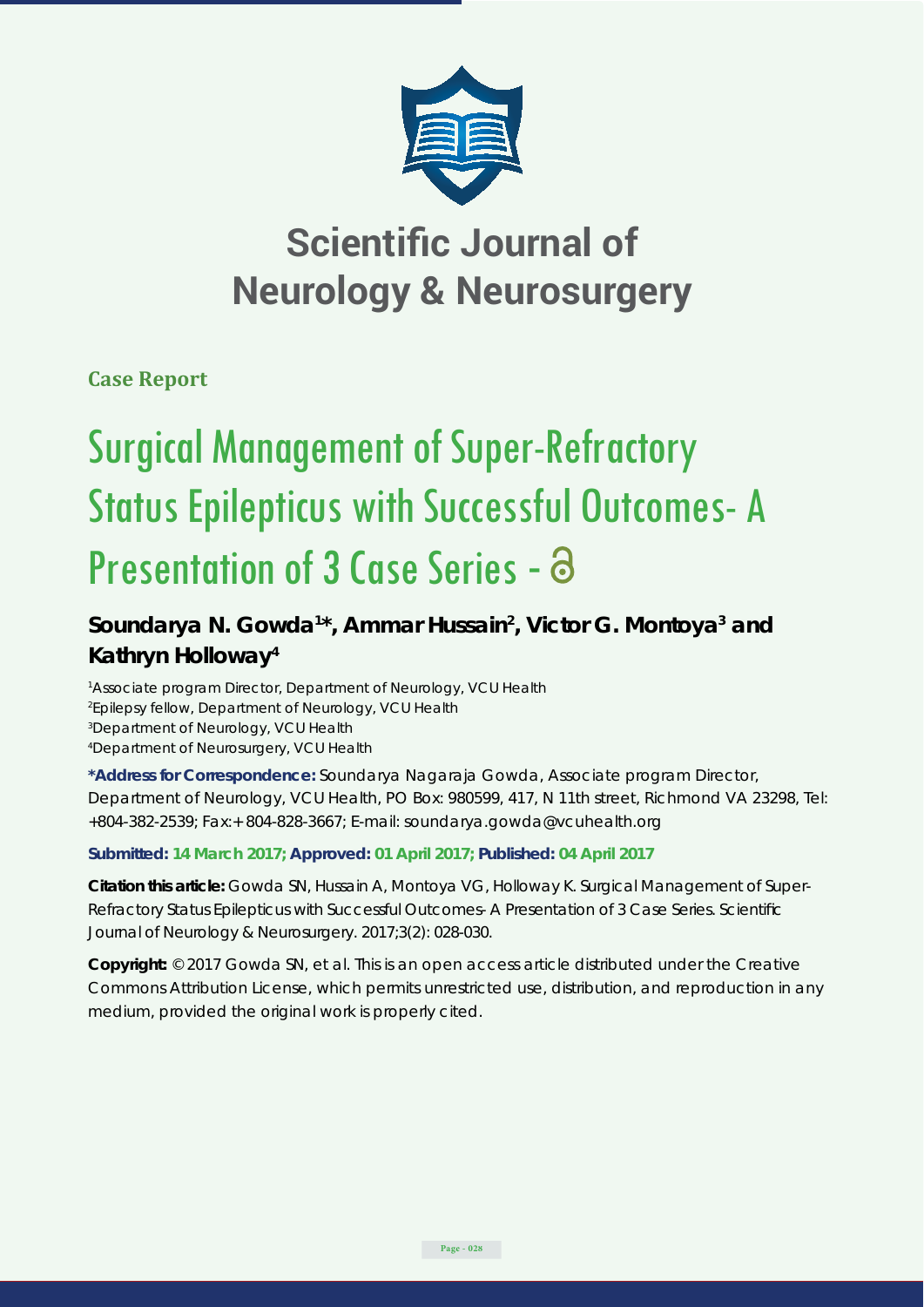#### **ABSTRACT**

Refractory Status Epilepticus (SE) and Super-refractory status epilepticus have significant mortality and morbidity. Urgent neurosurgical intervention is rarely used, but in selected cases where medical therapy has failed, it can successfully help control refractory partial SE and also prevent associated morbidity and mortality. At our institution, urgent resective surgery was performed on three patients with medically refractory convulsive status epilepticus in the past 4 years. The etiology on histopathological analysis was focal cortical dysplasia on two patients and non-specific gliosis on the third patient. In all cases, surgery resulted in termination of status epilepticus, permitting de-escalation of therapy, and led to marked improvement in quality of life. There are recent advances in anatomical and functional neuroimaging techniques, which in combination with improved and relatively easier availability of continuous intracranial EEG recording, have markedly improved the diagnostic localization of epileptogenic cortex. Diagnostic work up and surgical intervention in a multistep algorithmic approach are crucial to achieving improved patient outcome. Our cases demonstrate the importance of timely surgical intervention in the management of selected patients with medically refractory status epilepticus.

**Keywords:** Super refractory status epilepticus; Surgical resection; Epilepsy surgical outcomes

#### **INTRODUCTION**

Refractory SE is defined as SE that has not responded to firstline therapy (benzodiazepine) or second-line therapy, and requires the application of general anesthesia. Super-refractory SE is a stage of refractory SE characterized by unresponsiveness to initial anesthetic therapy and is defined as SE that continues or recurs 24 hours or more after the onset of anesthesia, including those cases in which SE recurs on the reduction or withdrawal of anesthesia. Both Refractory and super-refractory SE are a life-threatening neurological emergency associated with high morbidity and mortality [1]. While the definitions of SE and immediate management of SE is well established, the management options for refractory and super-refractory SE as well as their outcomes are not as well established. However, there is evidence in published literature for pursuing surgical interventions in such cases [2,3]. By the time, second line medical therapy and anesthesia have failed, patients are often critically ill, with prolonged coma and respiratory problems accounting for more than 50% of deaths. We present 3 cases of focal onset seizures with secondary generalization who were in refractory status epilepticus despite use of barbiturates. Emergent/ Urgent surgical resection of seizure focus was undertaken in all these cases with good outcomes. We present these cases to highlight surgical resection as modalities that can be considered as treatment options in select population of patients with focal onset seizures in status epilepticus, with the intention of adding to the growing body of published literature in the matter.

#### **Case 1**

59 year right hand dominant male, with asymptomatic myasthenia gravis, coronary artery disease and hypertension, was diagnosed with bilateral occipito-parietal Arteriovenous Malformations (AVM). He developed seizures a year prior to presentation to our center. He had undergone obliteration of the left parieto-occipital AVM, had failed three antiepileptic medications, and was on a combination of three therapeutic medications at time of admission to the Epilepsy Monitoring Unit. He was in refractory SE by day 2, was intubated and subsequently placed on barbiturate induced coma. His seizures did not resolve despite escalation of medical therapies and he remained intubated and in medically induced coma. MRI showed abnormal increased T2/FLAIR signal without enhancement in the left hippocampus which was similar in appearance to his prior examinations. Subdural grids were placed with intention to resect the seizure foci 37 days after onset of SE. Based on invasive monitoring, he underwent left hippocampal resection as well as resection of ictal onset zones from the left parieto-occipital areas. Pathology report within both the left occipital seizure focus as well as left temporal

**SCIRES Literature - Volume 3 Issue 2 - www.scireslit.com Page - 029**

lobe tip were consistent with the diagnosis of focal cortical dysplasia, type IIA. Dysplastic features were likewise seen within the subiculum and there was evidence of mesial temporal sclerosis within the anterior hippocampus. At the fourth year follow up now, patient is independent in most activities of daily living, has some memory deficits and some higher order language dysfunctions. He continues to remain on one Antiepileptic medication at full therapeutic dose, with no reported convulsions in past two years.

#### **Case 2**

23 year right hand dominant male, presented with 20-30 seizures per day of eye fluttering, left side weakness and dizziness. Each episode lasted 20 seconds but he had no recollection of events for 3-5 minutes after. He also reported occasional generalized tonic clonic convulsions as well. He had failed five antiepileptic medications, and was at time of presentation on three with reported adverse effects from the medications. His scalp EEG showed multiple and near continuous right parietal onset seizures. MRI revealed a small focus of FLAIR hyper-intensity involving the high right parietal lobe just posterior to the post central sulcus. The signal abnormality involved the cortex and the subcortical white matter, with possible mild cortical thickening. No enhancement was seen. His seizures did not remit for 32 days, and surgical resection was performed due to significant disease burden impairing his learning and work, as well as due to the location and predicted ease of resection of the foci with minimal predicted deficits. Intraoperative mapping only was performed and the areas of ictal onset were adjacent to the scar tissue, which by itself was completely silent on EEG. Post-resection, there were no further spikes or other ictal discharges. Final surgical pathology was found to be focal cortical dysplasia with dysmorphic neurons and balloon cells type 2B. Post resection, he is remains seizure free on monotherapy, has completed a masters and is employed full time now for past three years.

#### **Case 3**

 60 year right hand dominant female, with multiple medical comorbidities, most recent hospital admission significant for necrotizing pneumonia and septic emboli to left parietal-occipital and right frontal areas. She developed seizures secondary to these embolic areas and was admitted in SE due to same. She quickly became medically refractory even to barbiturate coma. Per patient's advance directives, she had indicated that she would not have wished to be on life-sustaining measures for prolonged periods of time. Surgical resection of the left parietal-occipital lesion was considered as a palliative approach alternative to terminal extubation at day 42 after onset of established SE. MRI repeated prior to surgical resection